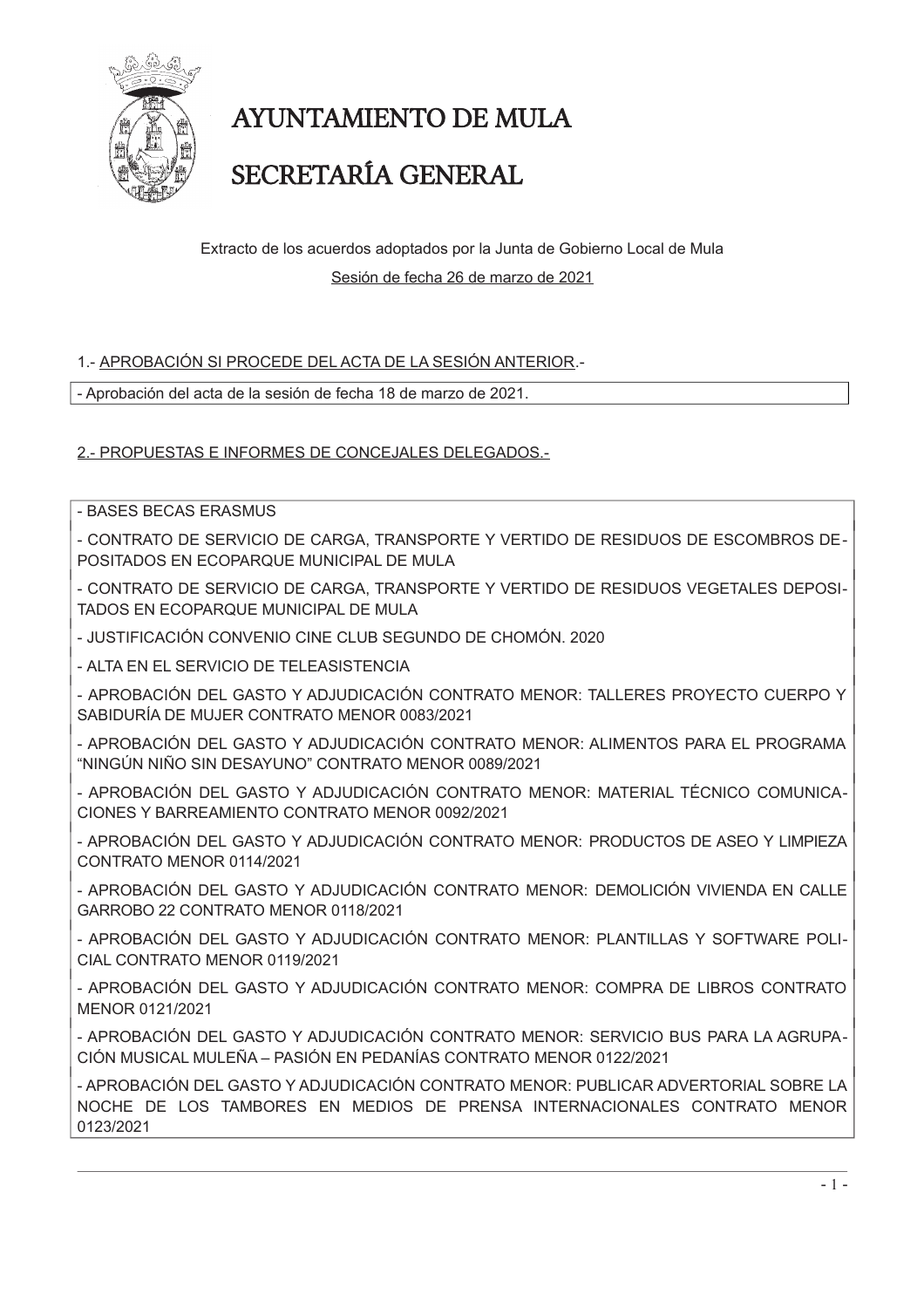

# **AYUNTAMIENTO DE MULA**

### SECRETARÍA GENERAL

- APROBACIÓN DEL GASTO Y ADJUDICACIÓN CONTRATO MENOR: ADECUACIÓN DE PARTERRES DE ESQUINA DE LA PLAZA DE LA IGLESIA EN YÉCHAR CONTRATO MENOR 0125/2021

- APROBACIÓN DEL GASTO Y ADJUDICACIÓN CONTRATO MENOR: CARTELES DE LA NOCHE DE LOS TAMBORES 2021 CONTRATO MENOR 0127/2021

- APROBACIÓN DEL GASTO Y ADJUDICACIÓN CONTRATO MENOR: LONA INSTITUCIONAL PARA ACTOS Y PRESENTACIONES INSTITUCIONALES CONTRATO MENOR 0133/2021

- APROBACIÓN DEL GASTO Y ADJUDICACIÓN CONTRATO MENOR: ASISTENCIA TÉCNICA EN EL SEGUI-MIENTO DE SOLUCIONES DE IMPLANTACIÓN DE PLANTA SOLARES FOTOVOLTAICAS CONTRATO ME-NOR 0134/2021

- APROBACIÓN DEL GASTO Y ADJUDICACIÓN CONTRATO MENOR: MONTAJE Y REALIZACIÓN ACTO LA NOCHE DE LOS TAMBORES 2021 CONTRATO MENOR 0135/2021

- APROBACIÓN DEL GASTO Y ADJUDICACIÓN CONTRATO MENOR: ALQUILER DE GENERADORES DE CORRIENTE, CARGA Y DESCARGA Y GRABACIÓN DE EVENTO LA NOCHE DE LOS TAMBORES 2021 CONTRATO MENOR 0136/2021

- APROBACIÓN DEL GASTO Y ADJUDICACIÓN CONTRATO MENOR: SERVICIO DE GERONTOGIMNASIA -MULA Y FUENTE LIBRILLA CONTRATO MENOR 0068/2021

- APROBACIÓN DEL GASTO Y ADJUDICACIÓN CONTRATO MENOR: INFORMACIÓN Y PUBLICIDAD EVENTOS ORGANIZADOS POR AYUNTAMIENTO CONTRATO MENOR 0115/2021

- APROBACIÓN DEL GASTO Y ADJUDICACIÓN CONTRATO MENOR: CAMPAÑA DE APOYO AL COMERCIO LOCAL CONTRATO MENOR 0128/2021

- APROBACIÓN DEL GASTO Y ADJUDICACIÓN CONTRATO MENOR: CAMPAÑA DE APOYO AL COMERCIO LOCAL CONTRATO MENOR 0129/2021

- APROBACIÓN DEL GASTO Y ADJUDICACIÓN CONTRATO MENOR: CAMPAÑA DE APOYO AL COMERCIO LOCAL CONTRATO MENOR 0130/2021

- APROBACIÓN DEL GASTO Y ADJUDICACIÓN CONTRATO MENOR: PUBLICIDAD ACTIVIDADES CONCE-JALÍA MUJER E IGUALDAD CONTRATO MENOR 0131/2021

- APROBACIÓN DEL GASTO Y ADJUDICACIÓN CONTRATO MENOR: EDICIÓN REVISTA CASTILLOS DE ESPAÑA CONTRATO MENOR 0132/2021

- APROBACIÓN DEL GASTO Y ADJUDICACIÓN CONTRATO MENOR: MATERIAL FERRETERÍA EDIFICIOS PÚBLICOS CONTRATO MENOR 0137/2021

- APROBACIÓN DEL GASTO Y ADJUDICACIÓN CONTRATO MENOR: DDD, FUMIGACIÓN RÍO, MOSQUITO TIGRE, LEGIONELA CONTRATO MENOR 0138/2021

- APROBACIÓN DEL GASTO Y ADJUDICACIÓN CONTRATO MENOR: MANTENIMIENTO ASCENSORES EDIFICIOS MUNICIPALES CONTRATO MENOR 0139/2021

- LIQUIDACIÓN OVP-2° Y 3° TRIMESTRES 2020-EXPTE.GRAL/0546/2021

- LIQUIDACIÓN O.V.P.-FEBRERO 2021-EXPTE TAOP/0013/2021

- CADUCIDAD AUTORIZACIÓN SNU - AutorizacionSNU/2018/0001

- RESOLUCIÓN ESIU454/2020